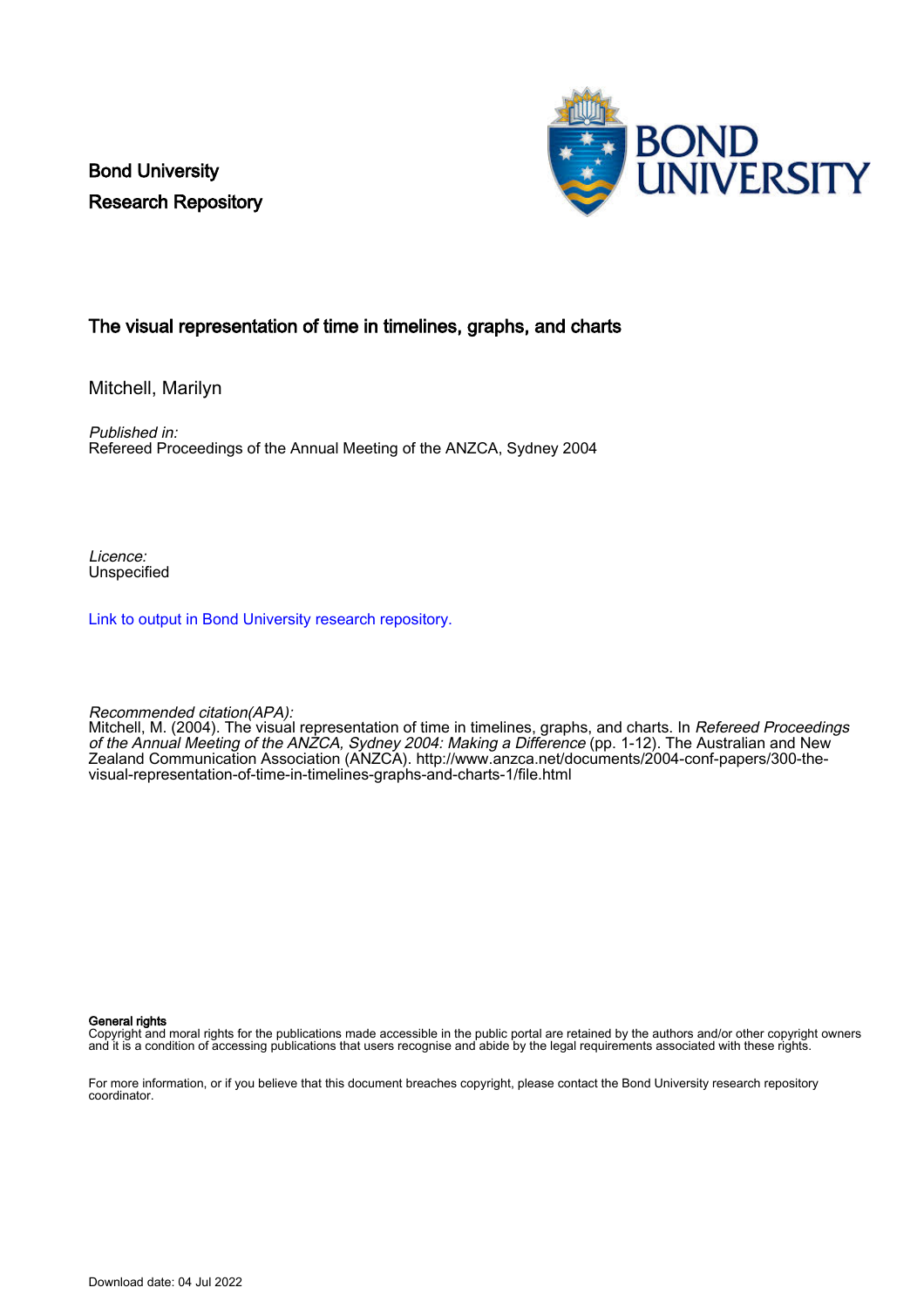## **Bond University [ePublications@bond](http://epublications.bond.edu.au?utm_source=epublications.bond.edu.au%2Fhss_pubs%2F107&utm_medium=PDF&utm_campaign=PDFCoverPages)**

[Humanities & Social Sciences papers](http://epublications.bond.edu.au/hss_pubs?utm_source=epublications.bond.edu.au%2Fhss_pubs%2F107&utm_medium=PDF&utm_campaign=PDFCoverPages) [Faculty of Humanities and Social Sciences](http://epublications.bond.edu.au/hss?utm_source=epublications.bond.edu.au%2Fhss_pubs%2F107&utm_medium=PDF&utm_campaign=PDFCoverPages)

10-28-2004

# The Visual Representation of Time in Timelines, Graphs and Charts

Marilyn Mitchell *Bond University*, marilyn\_mitchell@bond.edu.au

Follow this and additional works at: [http://epublications.bond.edu.au/hss\\_pubs](http://epublications.bond.edu.au/hss_pubs?utm_source=epublications.bond.edu.au%2Fhss_pubs%2F107&utm_medium=PDF&utm_campaign=PDFCoverPages) Part of the [Mass Communication Commons](http://network.bepress.com/hgg/discipline/334?utm_source=epublications.bond.edu.au%2Fhss_pubs%2F107&utm_medium=PDF&utm_campaign=PDFCoverPages)

Recommended Citation Marilyn Mitchell. (2004) "The Visual Representation of Time in Timelines, Graphs and Charts".Oct. 2004.

http://epublications.bond.edu.au/hss\_pubs/107

This Conference Paper is brought to you by the Faculty of Humanities and Social Sciences at [ePublications@bond.](http://epublications.bond.edu.au) It has been accepted for inclusion in Humanities & Social Sciences papers by an authorized administrator of ePublications@bond. For more information, please contact [Bond University's](mailto:acass@bond.edu.au) [Repository Coordinator](mailto:acass@bond.edu.au).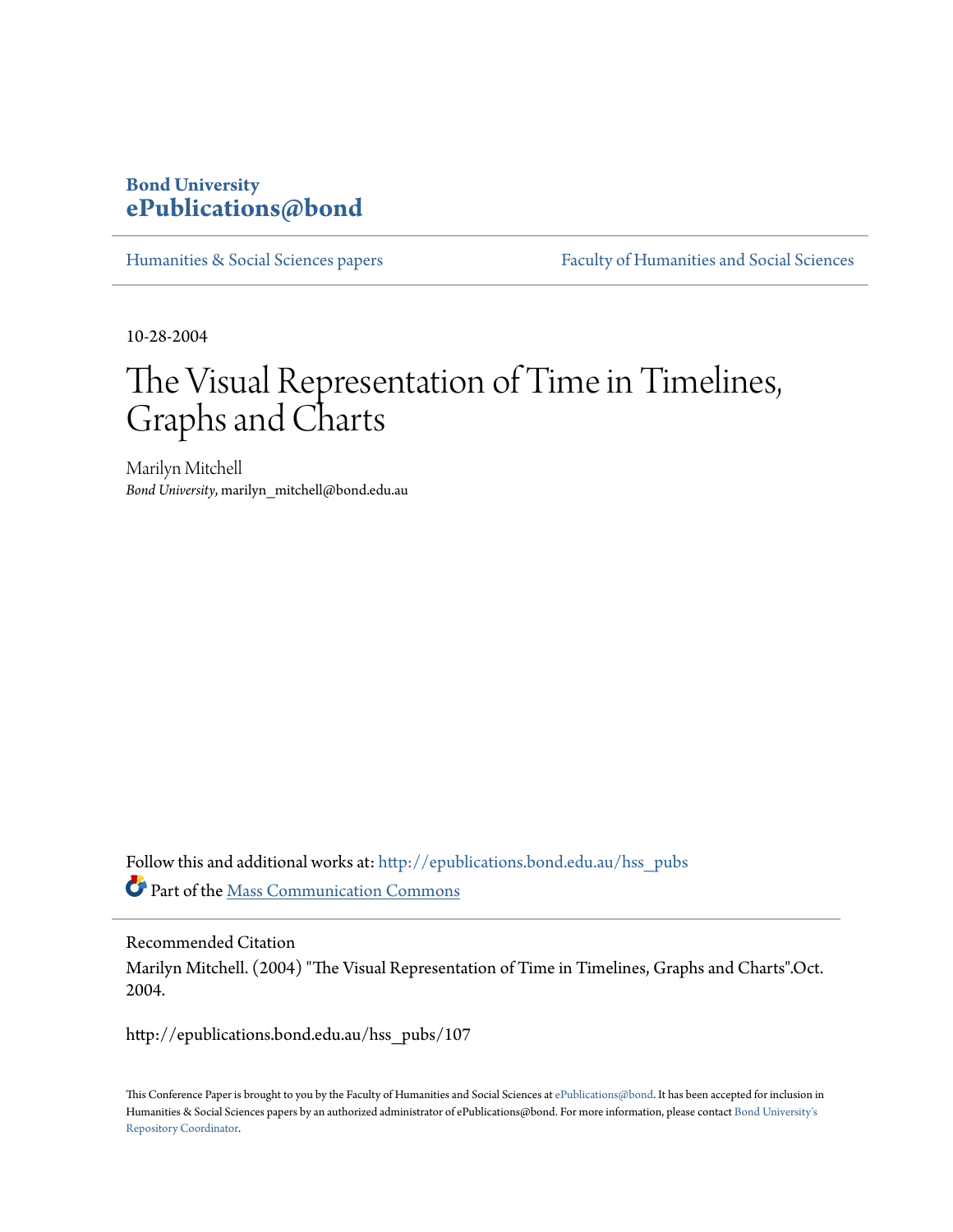## THE VISUAL REPRESENTATION OF TIME IN TIMELINES, GRAPHS, AND CHARTS

Marilyn Mitchell *Department of Communication, Bond University, Gold Coast, Australia*

#### *Abstract*

*A cursory examination of newspapers and magazines shows that much information is conveyed through timelines and time-related graphs and charts. These graphics have a structure that is based upon many factors, including our cognitive representation of time, the direction in which we write, timescales, rhetorical intent, and the restrictions of a two-dimensional surface. This paper examines the theoretical underpinnings of these factors in an effort to assist journalists and informational designers to make clearer and more readable time-related graphics.*

### *Select a stream in which you wish to have your paper considered: Journalism*

#### *Introduction*

An examination of newspapers and magazines shows that much historical, economic, scientific, and other information is conveyed through timelines and time-related graphs and charts. These graphics have a structure that is based upon many factors, including our cognitive representations of time, the development of writing, timescales, rhetorical intent, and the restrictions of a two-dimensional surface. Journalists and information designers may find it useful to understand the theoretical underpinnings of these factors are so that they can make design decisions that maximize the potential for transmitting intended meanings through graphical representations. Font and number systems chosen for a graphic are also important, since all of the marks on the page are part of the design, but these features are not considered in this paper.

#### *Background*

While there are several theories and some practical guidebooks on the composition and interpretation of graphics (e.g., Bertin, 1983; Kress & van Leeuwen, 1996; Tufte, 1983, 1999), there is no theory relevant to how time is structured in graphics. This research began with the intention of describing the structuring of time in graphics and the aim of developing practical guidelines that designers could follow to create clearer and more meaningful time-related graphics.

This research began with the hypothesis that humans have an inbuilt cognitive representation of time, that this representation has a structure with rules, and that good graphic designs of time would be constructed following this structure and its rules. One area in which the representation of time is well researched and understood is linguistics. The linguistic representation of time was therefore chosen as a primary theory base for this research. Several other hypotheses were based upon a cursory examination of many examples of graphic representations of time: (1) different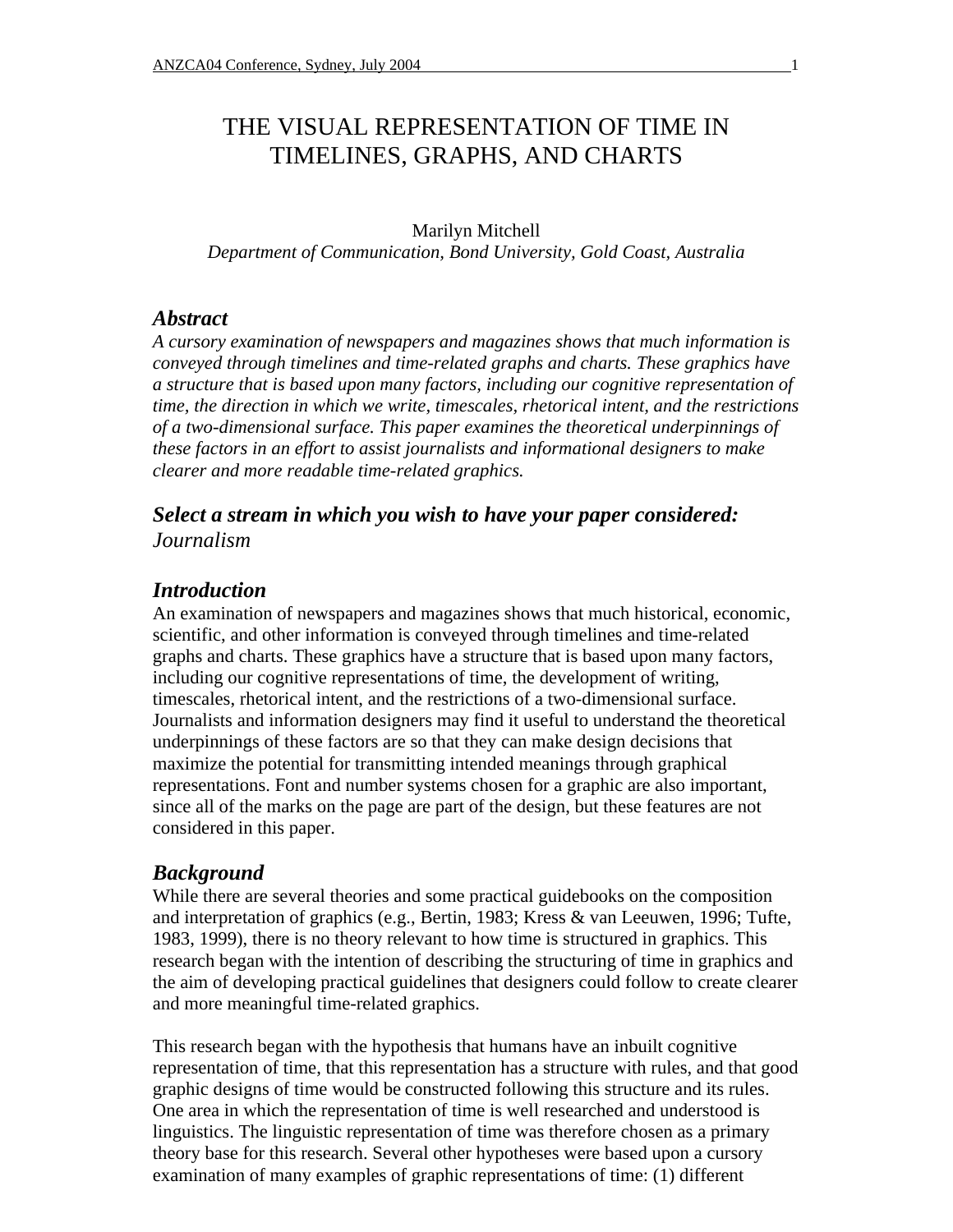graphics have different timescales for different cognitive and practical reasons; (2) the direction in which various cultures write has had an impact on the design of timerelated graphics; (3) different graphics have different shapes (e.g., linear, circular) for both cognitive and practical reasons; and (4) the practicalities of fitting a certain amount of information on a two-dimensional page has had an impact on the design of time-related graphics. The remainder of this paper analyses these hypotheses.

#### *Our cognitive representations of time*

To understand the construction of time-related graphics, it is important to understand our cognitive representation of time. Our cognitive representation of time can be revealed by analysing the representation of time in language. Time is represented in language primarily through the metaphor *time is space* (Lakoff & Johnson, 1980), in which we think of time as an imaginary place or path along which we walk. In this metaphor, the future lies before us, the past behind, and we stand at *now* (Traugott, 1975). In every sentence we utter, we relate our current place along the path, which is *now*, to the place along the path at which the thing we are speaking of happened, which is *then*. The position of *now* along the path is our primary reference point. This imaginary path, which is present within every sentence, is known as deep semantic or conceptual tense. Figure 1 shows an example of the path of time in language.



**Figure 1***.* Example of the path of time in language

The imaginary path of time in language has direct corollaries in graphic communication. The path of time that is embedded in language is explicitly shown in graphics such as timelines and clock faces. In addition, just as language has reference points embedded in it to show where *now* and various *thens* are, graphics such as timelines and clock faces have reference points placed on them, too.

Some visual representations of time have actual paths within them and contain figures that literally face the future. Evolutionary timelines, for example, typically run from left to right across the page and show creatures moving along a path in the direction of their future (Figure 2). According to Van Sommers (1984), when most right-handed people draw a face in profile, they draw it facing to the left. This research suggests, therefore, that when people in timelines are portrayed facing to the right, they are deliberately drawn that way so that they can literally appear to be facing towards the future.

There is at least one other writing system in which the facing of images carries meaning, and that is Egyptian hieroglyphic writing in which hieroglyphics based upon living creatures (e.g., birds, people) faced the direction in which the writing began.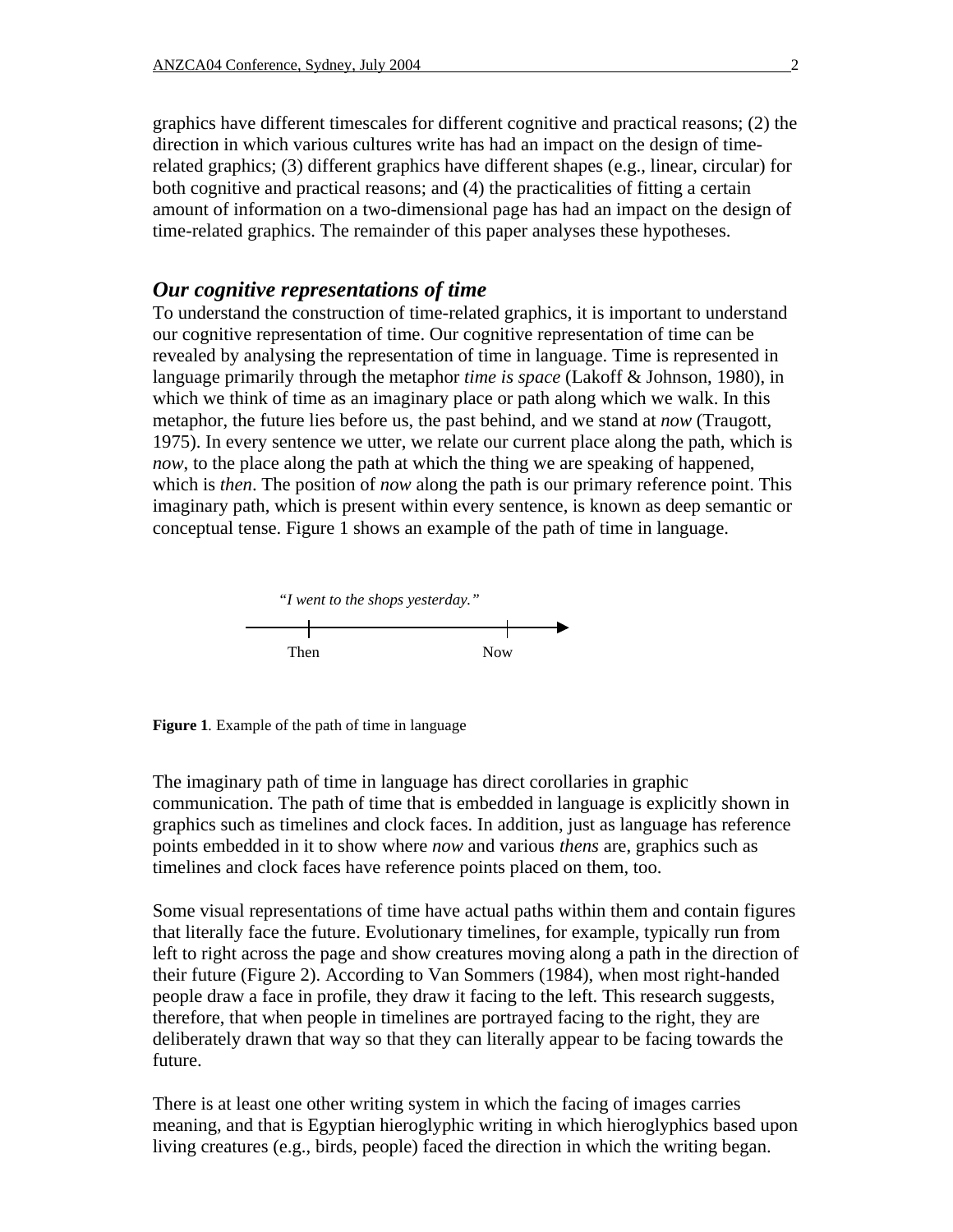Therefore, it is probable that the direction of facing in a timeline carries time-related meaning and mimics the representation of tense in linguistic time.



**Figure 2***.* The importance of facing in timelines

The use of right-facing creatures placed along a horizontal line in order from left to right was pioneered by Muybridge (c. 1957) in the 1870's who developed the first photographs to be viewed as motion pictures. Muybridge placed still cameras at equal-spaced intervals along a line and took photographs of moving people and animals in rapid succession. He displayed these photographs in equal-sized frames along rows following reading order. It is these photographs that helped to form the basis for the design pattern followed in evolutionary timelines.

According to Traugott (1975), the most important subsystems of linguistic time are *tense*, *temporal sequencing*, and *aspect*. Tense is present in every sentence to denote when something is, has, or will happen. Temporal sequencing refers to when one event occurs in relation to another. Aspect refers to the duration or recurring nature of an event. Traugott said that in language it is difficult to fully separate tense, temporal sequencing, and aspect from one another. This difficulty also applies to visual representations.

To indicate tense, graphic representations of time must include at least four things: (1) an indicator of *now* (the reference point); (2) an indicator of *then* (the time of the event, which could be in the past or in the future); (3) some type of visual differentiation between the past and the future; and (4) for a future event, something that indicates the degree of certainty of that event.

The reference point chosen depends upon the selected timescale. When time is represented with the Gregorian calendar, for example, the date 1 AD is the primary reference point. When time is represented according to the Gregorian calendar year, January 1st is the primary reference point. When time is represented according to the fiscal year, however, July 1st is the primary reference point. When time is represented according to the seven-day week, there is some confusion about the primary reference point because in some representations, Sunday is the start of the week and in others Monday is the start. There can also be some confusion about the primary reference point for the day because, technically, a new day begins at midnight yet many people feel that a new day begins when they awaken.

Figure 3 shows an example of how reference points can be represented in graphics and how the past, present, and future can be differentiated from one another. In this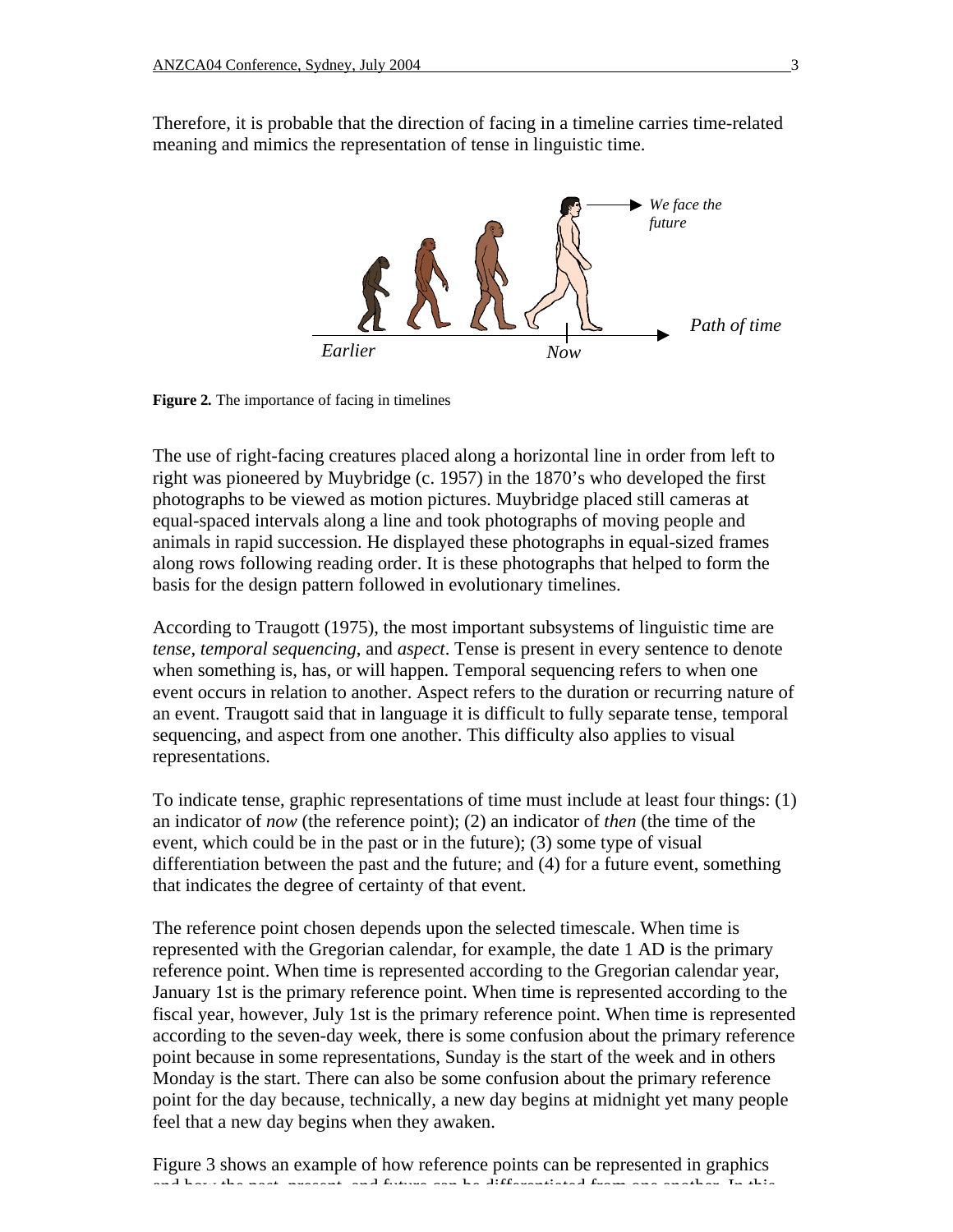example, the present (now) is represented by the year (which in this case is 1993); the past is to the left of now and is represented with solid lines; and the present is to the right of now and is represented with dotted lines.



**Figure 3.** Gun and automobile mortality statistics (data from Wallich, P. (November, 1993) Grim statistics. *Scientific American*, p.7)

Temporal sequencing is indicated in graphic representations when more than one event is indicated in the representation. Graphic representations of time can indicate whether one event overlaps with another; whether the events occur simultaneously; which event began first; and which event will end first. Aspect designates the duration of an event, whether an event is bounded (e.g., did the event happen once or does it happen all of the time), and whether an event recurs. Figure 4 shows an example of the graphical representation of temporal sequencing and aspect in a series of timelines.



**Figure 4.** Some composers of the 1500's. This timeline shows an example of how temporal sequencing and aspect can be represented visually.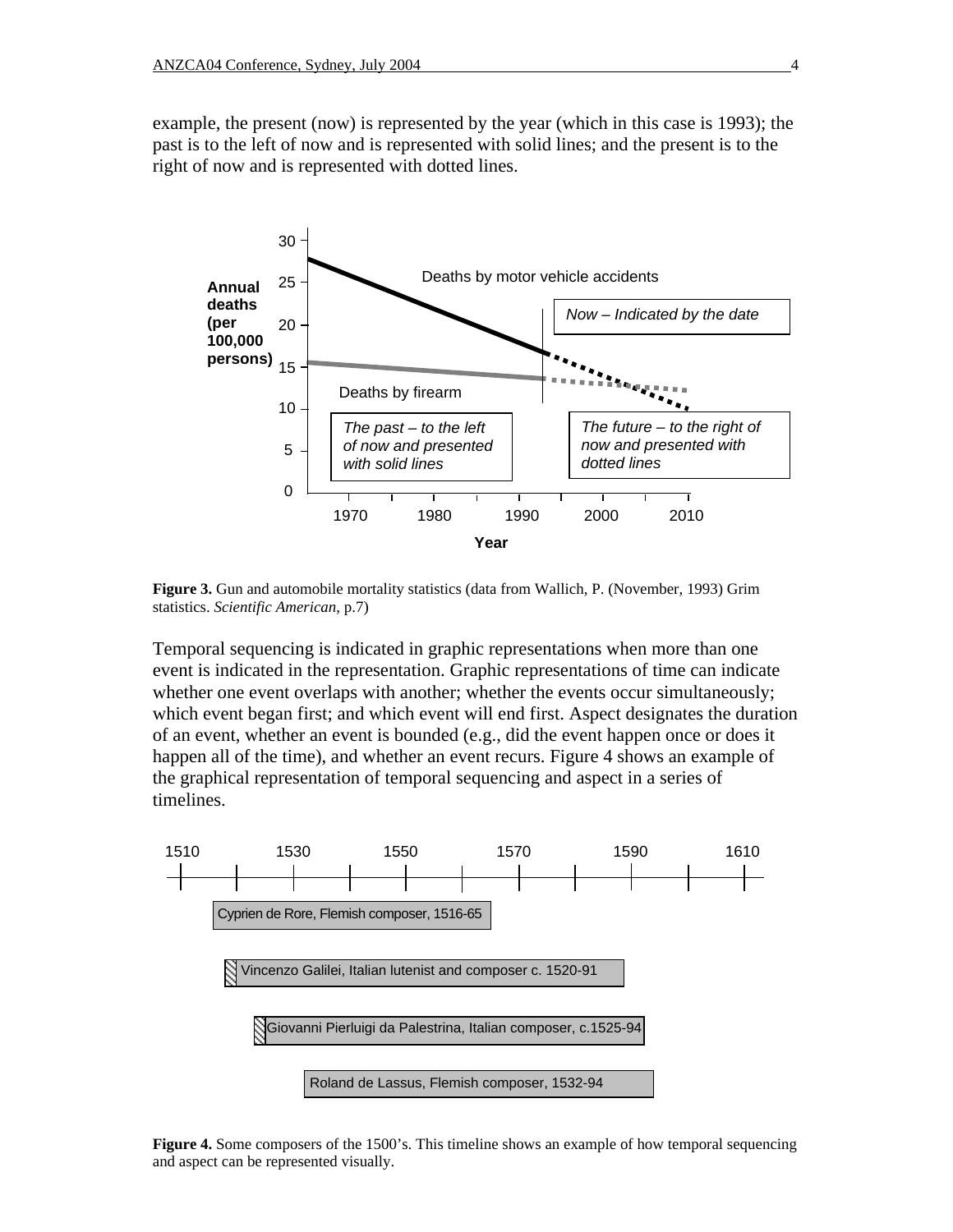In Figure 4, temporal sequencing is expressed by a comparison of the starting positions at the left of each timeline. These positions represents the year in which each composer's life began. The line that is furthest to the left started first, the next one towards the right came next, and so on. These lines can be read as follows, "Cyprien de Rore was born first, and then, we believe, Vincenzo Galilei was born, and so on."

Aspect is expressed in Figure 4 by the boundaries of each line and by the relationship of one line to another. For example, looking at these lines we can say that Cyprien de Rore lived from 1516 to 1565, and that from 1532 to 1565, all of these composers were concurrently alive.

In addition to tense, temporal sequencing, and aspect, *mood* is also important in expressing information about time. We use mood to express information about the future, such as whether something *is going to happen* or *might* happen. The future form is created by adding modal auxiliaries before the present tense. Examples of modal auxiliaries include *is going to*, *will*, *shall*, *could, would*, *may*, *might*, and *must*. Modal auxiliaries convey that something will happen in the future, and how certain we are that the thing will happen. The degree of certainty we perceive is indicated through the modal we chose to use. The modals *is going to*, *will*, *shall*, and *must* all indicate a greater degree of certainty than the modals *could*, *would*, or *might*. In graphic representations of time, a more certain future event is often represented with a solid line, whereas a less certain event is often represented by a change in colour or texture (e.g., a solid line becomes a dotted line). Refer back to Figure 3 for an example.

#### *Timescales*

Different types of events are measured with different types of measuring scales. Stephens (1951) defines a scale as 'a rule for the assignment of numerals (numbers) to aspects of objects or events.' Stephens describes nominal, ordinal, interval, and ratio scales in relation to measurement in general, not specifically in relation to the measurement of time. Only ordinal, interval, and ratio scales apply to the visual representation of time.

Ordinal scales arrange items in rank order from less to more (or vice versa) with no specific interval of measurement between items. In relation to time, ordinal scales are appropriate for placing events that are of no exact (or determinate) duration or that began at no particular (or an indeterminate) time in order of their occurrence. For example, the steps a mother bird follows to feed her chicks do not have specific amounts of time associated with them but do have an order, which in the case of time, runs from earlier to later. Figure 2 showed an example of an ordinal scale. In this example, the males are presented in order, but not along a specific time scale. Any visual representation of time that does not indicate calendar dates or specific quantities of equal units of time (e.g., seconds, minutes, hours, etc.) is considered to have an ordinal scale. The main purpose of such representations is not to show when the events began or how much time each step in a sequence of events takes, has taken, or will take, but rather what the steps were and in what order they occurred.

Interval scales arrange items from less to more by equal increments of measurement but have no true zero point. According to Stephens (1951), 'The zero point on an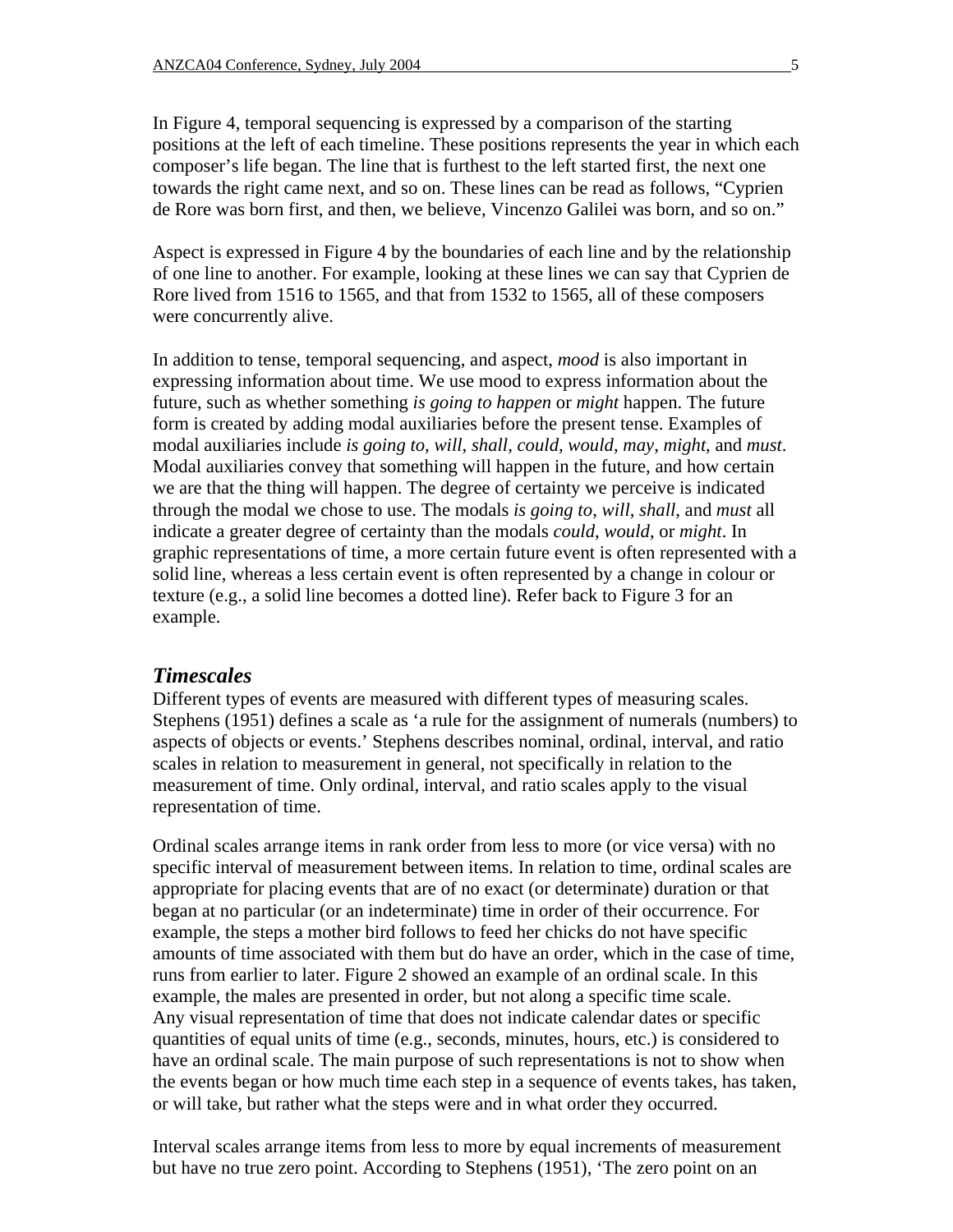interval scale is a matter of convention or convenience…' (p.27). In relation to time, calendar dates (e.g., year, month, day) are examples of interval scales. Any calendar, be it Gregorian, Julian, Islamic, Ancient Egyptian, Chinese, or Mesoamerican, has a conventional date on which the calendar begins (e.g., 1AD in the Gregorian calendar) and by which the dates in one calendar can be converted to another.

Ratio scales have the same features as interval scales except that they have a true zero point. In relation to time, ratio scales are used to measure durations of events in equal units of time (e.g., number of hours in a day; seconds it takes to run a 50 meter race; weeks in a semester; or years in the life of the average Australian woman) and speed of motion over distance (e.g., km/hour) or in number of oscillations or revolutions per equal unit of time.

The timescale by which an event is measured and the scale by which it is visually displayed are frequently two different types of scales. For example, events that are measured with an interval scale may be displayed along an ordinal scale. Therefore, scales need to be described by both the type of physical measurement system used and the visual arrangement of the scale.

There are three possibilities for the visual display of scales: ordinal, interval, and technologically-determined. In a visual ordinal scale, a particular unit of time does not equal a particular unit of space whereas in a visual interval scale, a particular unit of time equals a particular unit of space (e.g., 1cm = 1 second). Some visual scales are neither ordinal nor interval but are, instead, technologically-determined. For example, some early sundials displayed unequal visual intervals between the hours, but the intervals were determined by the orientation of the sundial to the sun, not by the way in which the hours were measured on a given day, which was by a ratio scale.

Designers choose the measurement scale and the visual scale based upon their purpose, the information to be displayed, and the space available. If a designer's intent is to show exact-time relationships between different events or to show how some phenomena changes over time, then it is best to combine an interval or ratio measurement scale with an interval visual display. Most graphs that are set in a Cartesian coordinate system fit this model. If a designer's intent is to show the order and times in which particular events occurred, then the combination of an interval or ratio measurement scale with an ordinal visual display should be effective.

#### *Writing and the visual representation of time*

Timelines can take a variety of forms including horizontal lines, vertical lines, lines that move back and forth or up and down a page (a format known as *boustrophedon* from the Greek, meaning 'as the ox plows' (Diringer, 1968)), spirals, or follow a winding path like a road on a map. The majority of timelines, however, run from left to right along the horizontal. Vertical timelines, in contrast, can run from bottom to top or from top to bottom.

Zwaan (1965 as cited in Winn, 1994) has noted that people's perception of the direction of time-movement on the page reflects the direction in which they write. In his research on Dutch and Israeli subjects, Zwaan found that the Dutch, who read from left to right, associate the left side of the page with the ideas of 'proximity,' 'past' and 'self.' Israeli subjects, who read from right to left, associate these ideas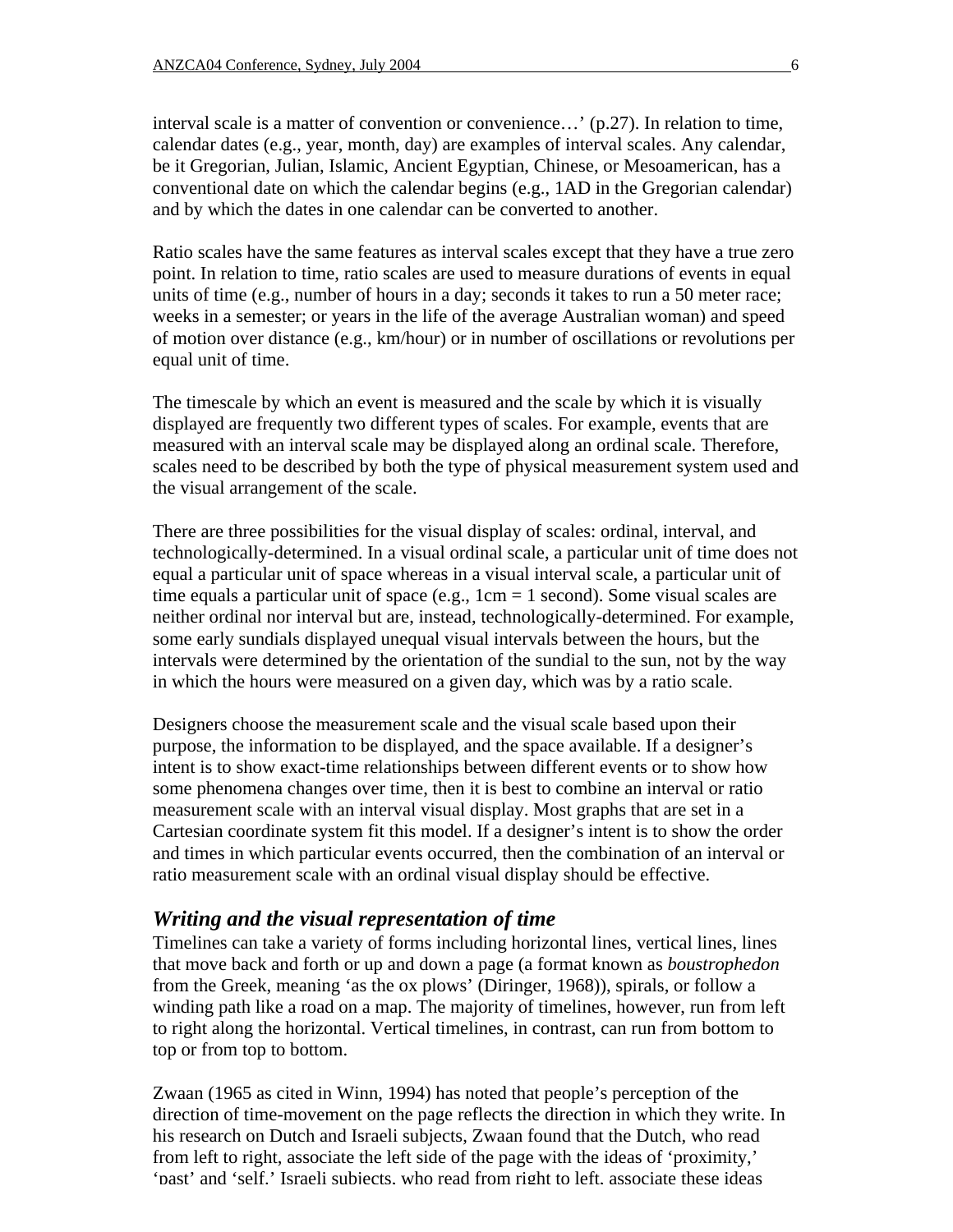with the right side of the page. Therefore, the concepts of past or earlier are located on the side of the page where the writing begins and the concepts of future or later are located where the writing ends (Figure 5).



**Figure 5**. Time and the page in cultures that read along the horizontal. Just as reading progresses in one direction across the page, so does time

Since in left-to-right reading cultures, horizontal timelines only move from left to right, we can say that this format is now a design convention just as starting a sentence with a capital letter is a writing convention. The convention of drawing horizontal timelines with *earlier* on the left and *later* on the right has come from our direction for writing. I have seen timelines that move from right to left only in the literature of cultures that read from right to left. For example, in a Taiwanese home accident-care manual, there are several diagrams that proceed in a zig-zag pattern from right to left across the page. Although many other visual arrangements were also present in this particular manual, a right to left arrangement such as presented in this manual would not typically appear in a left-to-right reading culture.

#### *Arrangements of timelines*

As discussed in the previous section, horizontal timelines in left-to-right reading cultures nearly always proceed from left to right. In a study conducted by Van Sommers (1984) in which subjects were asked how they would draw a visual representation of time, most drew a horizontal timeline which proceeded from *earlier* on the left of the page to *later* on the right. None of Van Sommers' subjects drew a horizontal timeline that proceeded from right to left. The second most common answer provided by subjects in this study was a vertical list that was drawn from *earlier* at the top of the page to *later* at the bottom. The third most common answer was a matrix such as found in a diary, timetable, or calendar. The fourth most common answer was a clock face. Descriptions of and reasons for selecting vertical, boustrophedon, circular, winding, matrix, and piral arrangements of time are discussed in this section.

Van Sommers (1984) reported that when recent time spans of months and years are represented in a vertical timeline, time always runs down the page. However, when larger geological or cosmological time spans are represented, time may run up or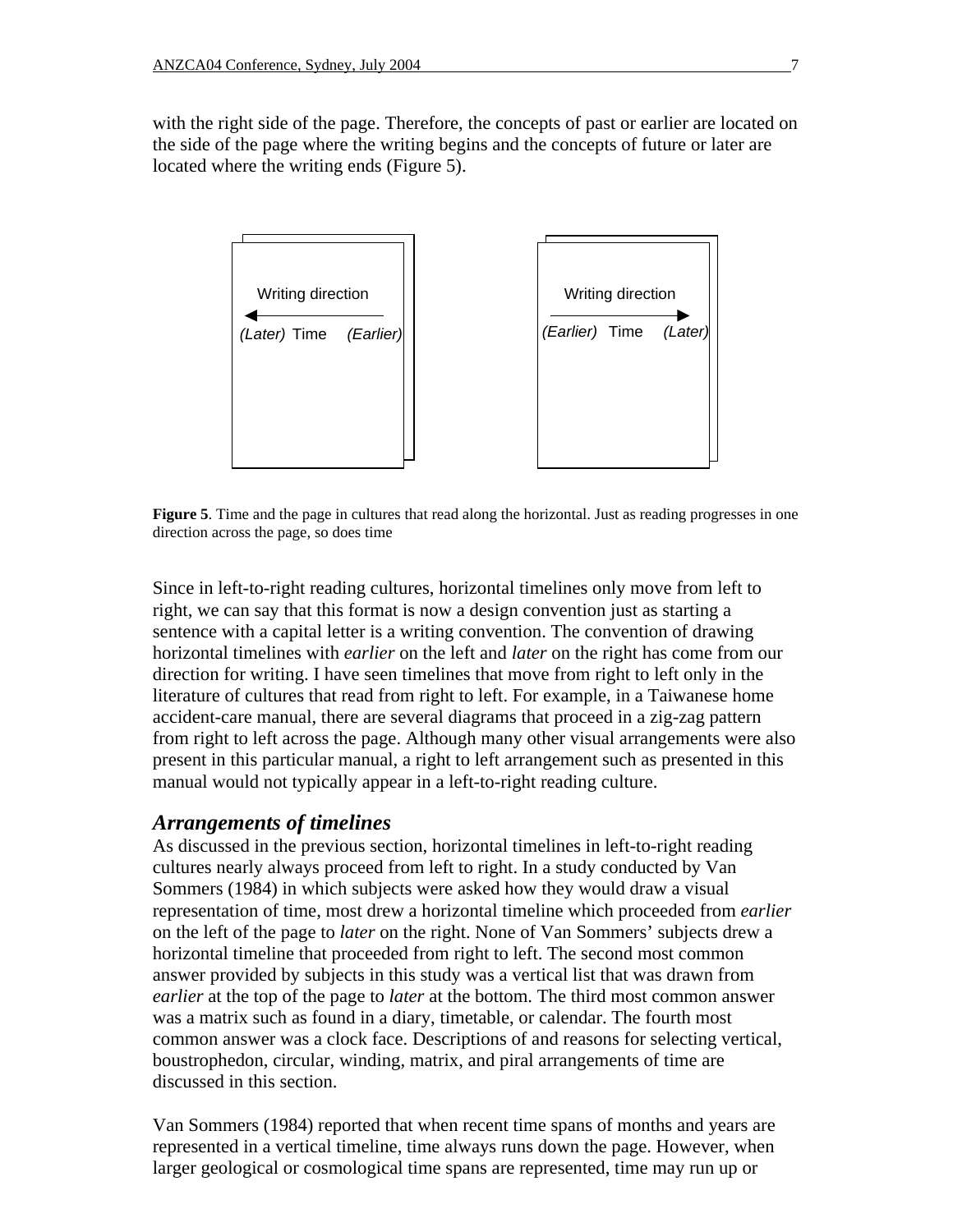down the page. Van Sommers explained this inconsistency by saying that geologists are dealing with two primary reference points, the beginning of time and the present, neither of which is tied to an up or down orientation.

Designers may deliberately select a vertical orientation for at least two reasons. First, there is more room available along the vertical than the horizontal on an A4 page' so if the information doesn't fit horizontally, it may fit vertically. Second, the information may be designed to match a physical reality. For example, some geological timelines run from an earlier time at the bottom to a later time at the top to match the way in which sedimentary geological layers are formed.

Figure 6 shows a boustrophedon timeline. Although used and then abandoned by the Greeks for their writing, the boustrophedon arrangement is still used for designing some timelines because of its particular design strength: the boustrophedon arrangement creates continuity from one event to the next. In a boustrophedon design, neither the hand nor the eye has to be raised back to one side of the page to continue writing or reading. Unlike a horizontal timeline, boustrophedon timelines always show an arrow (or arrows) showing how to read the line.



**Figure 6***.* Process for deinking paper. An example of a boustrophedon timeline

Boustrophedon arrangements typically have an ordinal scale and begin in the upper left corner of the page where reading begins. Some arrangements zigzag vertically up and down the page, whereas others zigzag back and forth across the page.

The clock is the most common example of a circular timeline, but this arrangement is also sometimes used to represent other cyclical measures of time, such as the months of a year. The primary advantages of a circular representation of time are that it shows continuity (there is never a break in time) and it emphasizes the cyclical motion of time.

A circular timeline, such as a clock, is cognitively a spiral since the movement always goes in the same direction, and the hours (and minutes and seconds) repeat themselves every day. Visually, this design is an economical use of space since the one circle can be used to represent all days.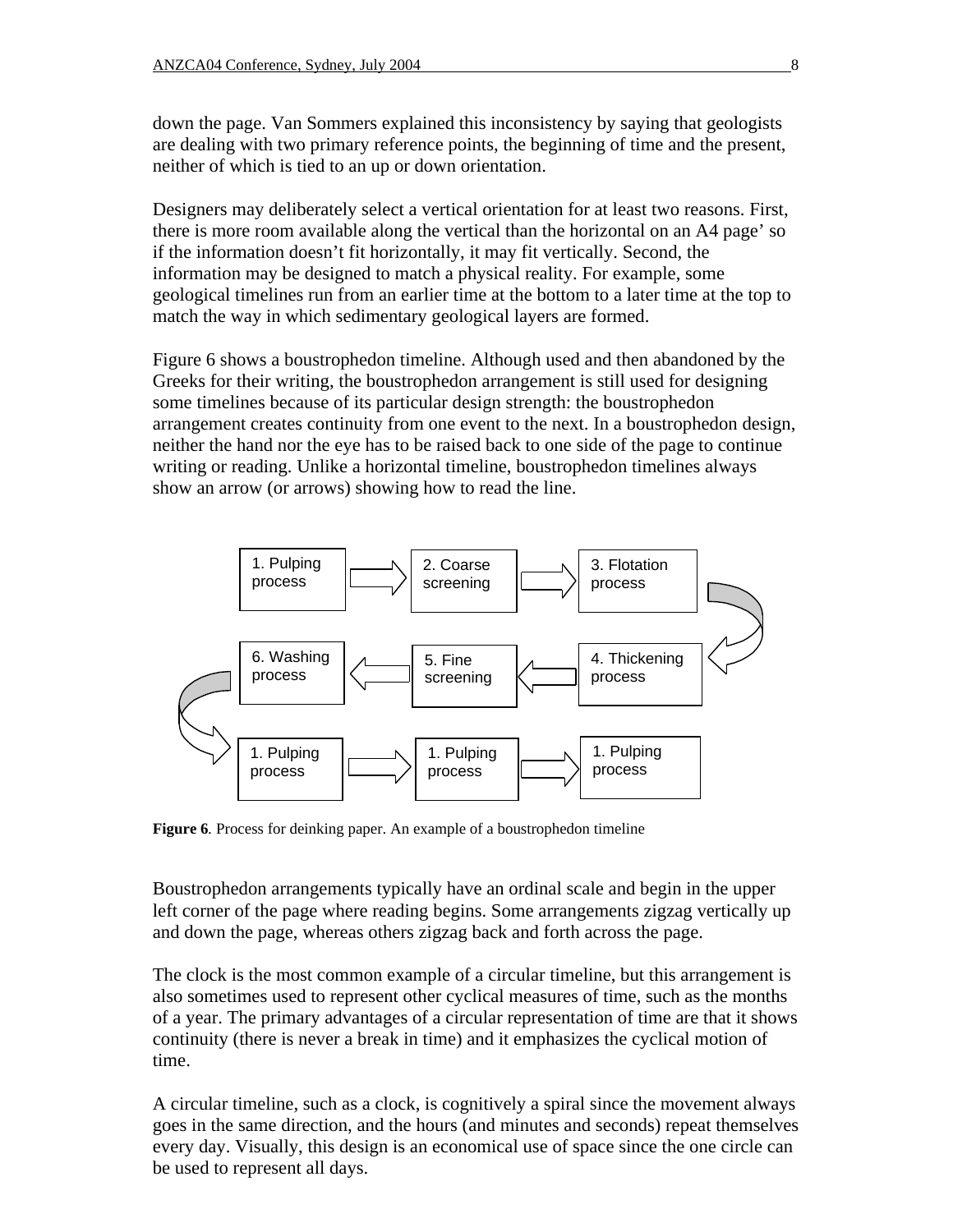The primary reference point on the clock is the 12:00 position at the top of the circle, although before this choice became standardized, other positions had this role. In some early designs from the 1300's, the clockface itself moved, and time was read from a pointer at the top of the dial. (See de'Dondi's astrium in Bedini & Maddison (1966).) In Italy, from the late 1300's, there were clocks that measured the day from sunset and placed this hour (hour 1) at the base of the clock (our 6:00 position). (See a photograph of a clockface in the Duomo, Florence, Italy in McCready (2001).) In the 1700's, there is evidence of a clock in which the day began at sunset (hour 1), and this hour was placed at our 3:00 position. (See a painting of the View of the Piazza of San Giacometto di Rialto in Lippincott (1999).) These various designs show that the choices for the primary reference point were taken from the cardinal positions on the circle, which are the most visually salient points. The 12:00 position we use today was based upon the position of the sun at noon, which is the only constant position of the sun each day over the course of the year, and the only time at which most early mechanical clocks could be accurately reset.

Another valid position for the primary reference point along a circle is the 9:00 position because this position is the leftmost position on the dial, and therefore corresponds with the place where reading begins. In looking at the arrangement of pictures and photographs in magazines and newspapers, the images are often placed in clockwise order, but some arrangements begin at the 9:00 position and others at 12:00. The choice of the 9:00 position has the advantage of corresponding to the position at which reading begins, whereas the choice of the 12:00 position corresponds with where the clock begins.

Timelines arranged as winding paths have a map-like look and are often used to represent a personal timeline (Figure 7). Perceived metaphorically, this type of timeline can show the unforeseen twists, turns, lows, and exciting peaks that come along in a person's life. Marvin Minsky (1985, 1986) used a winding timeline of key times of his life on the cover of his *The Society of Mind* software.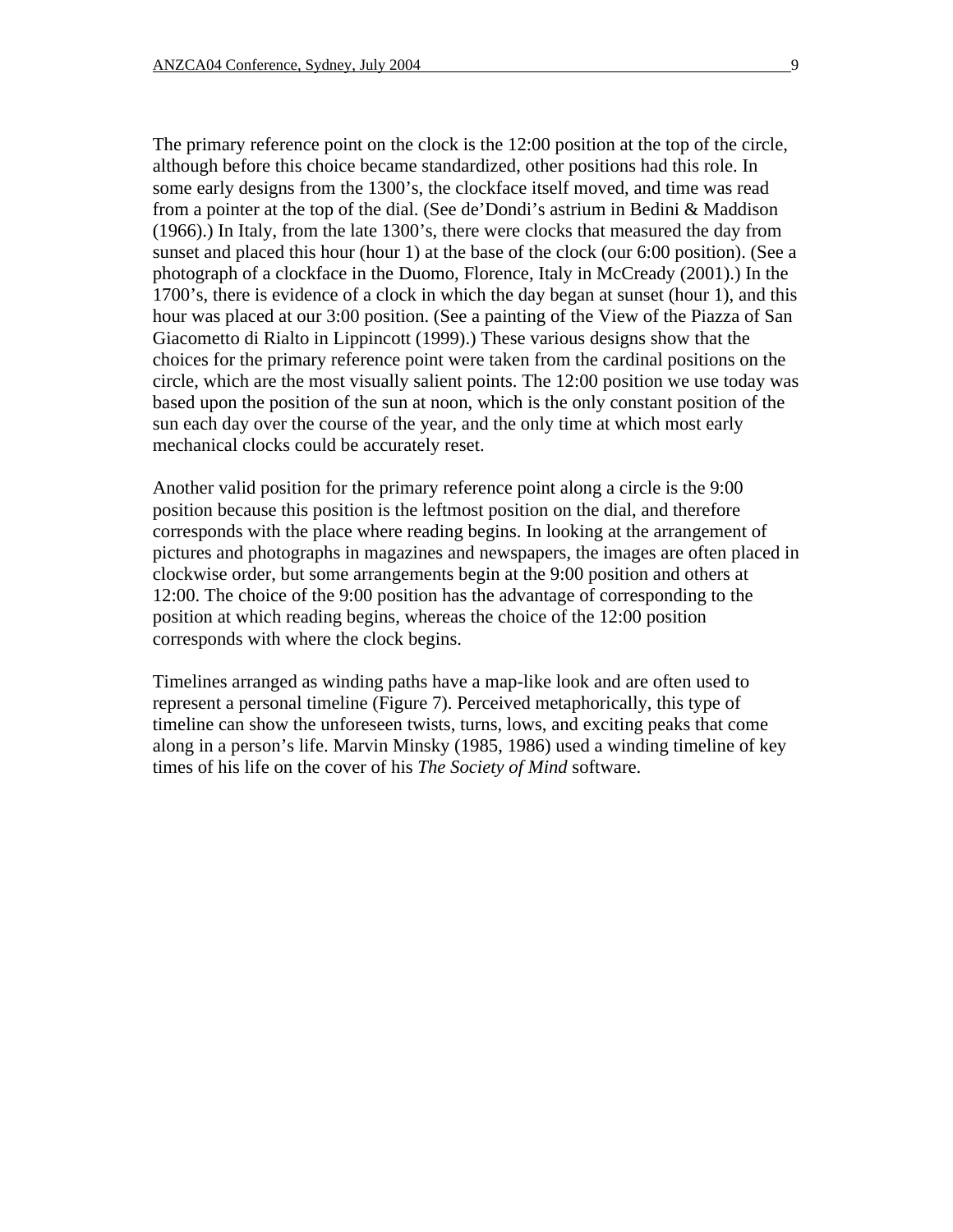

**Figure 7***.* Example of a winding timeline. Key events in the life of Mozart

A winding timeline contains two-visual perspectives. Since it is a map, it can be viewed from a top-down perspective just as roads across a landscape are viewed. However, since the map is not real but designed, the designer has a choice in where the timeline begins. To assist in reading, these timelines typically begin at the left side of the page. Therefore, these timelines also have a side-on perspective.

The most common example of a matrix-style timeline is a calendar. The typical calendar matrix has the smaller unit of measurement (days of the week) running left to right along the top, and the larger unit (week of the month) running top to bottom along the left side.

A matrix is actually a flattened spiral (Figure 8). The advantages of this design are that larger positions of time (months) are broken into cognitively manageable chunks (7-day weeks), patterns of events can be easily visually discerned from week to week, and the design follows reading order. There is some non-standardisation in the design of the calendar, however, in that the primary reference point (the day on which the week begins) varies among calendars. On some calendars, the week begins on Sunday, which is the Christian start of the week, and in others it begins on Monday, which is the typical business start of the week.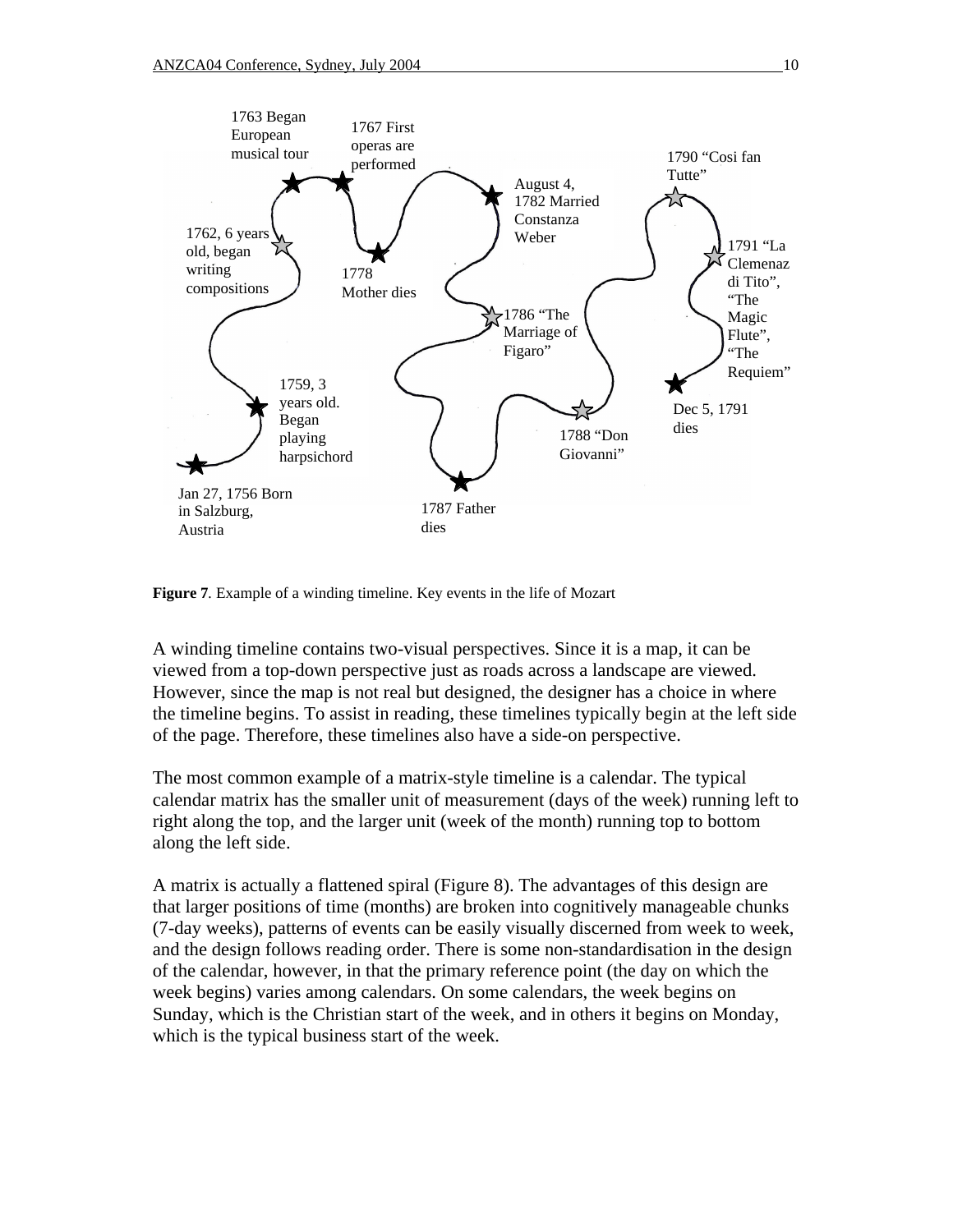

**Figure 8.** The matrix is a flattened spiral

Like boustrophedon arrangements, the spiral arrangement of time shows continuity of events. Like a clock, it shows time moving in one direction from earlier to later. The spiral also has the advantage of allowing a designer to fit more information onto a page than could be fit with other arrangements. The visual scale on a boustrophedon timeline is typically ordinal, but these timelines often contain dates or other counts of time.

#### *Restrictions of a two-dimensional surface*

While particular arrangements of time and particular timescales assist designers in fitting more information onto a two-dimensional surface, there are also other techniques that designers use. Three of these techniques are to fold the timeline, to cut and leave out a portion of time, and, along an interval or ratio timeline, to change the spatial unit by which time is measured.

#### *Conclusions*

Some techniques for placing time-related information on the page are now conventions (e.g., the direction in which horizontal timelines go and the positions of the time markers on the clock dial) but there are many choices that can be made over other aspects. Further, some optional areas (the day of the week on which the calendar begins and the starting point for placing graphics in a clockwise arrangement) may eventually become standardised. The primary variables in the design of time-related information are among the reference point, the measurable and visual time scales, and the visual arrangement (e.g., linear, circular).

The design choices depend upon the data itself, the meaning we wish to create with it, and the limitations of the design media. It is important for journalists and information designers to understand both the design conventions and choices so they can develop clearer, more consistent, and easier-to-read graphics.

#### *References*

Bedini, S. A. & Maddison, F. R. (1966). *Mechanical universe. The astrarium of Giovanni De' Dondi*. Philadelphia: The American Philosophical Society.